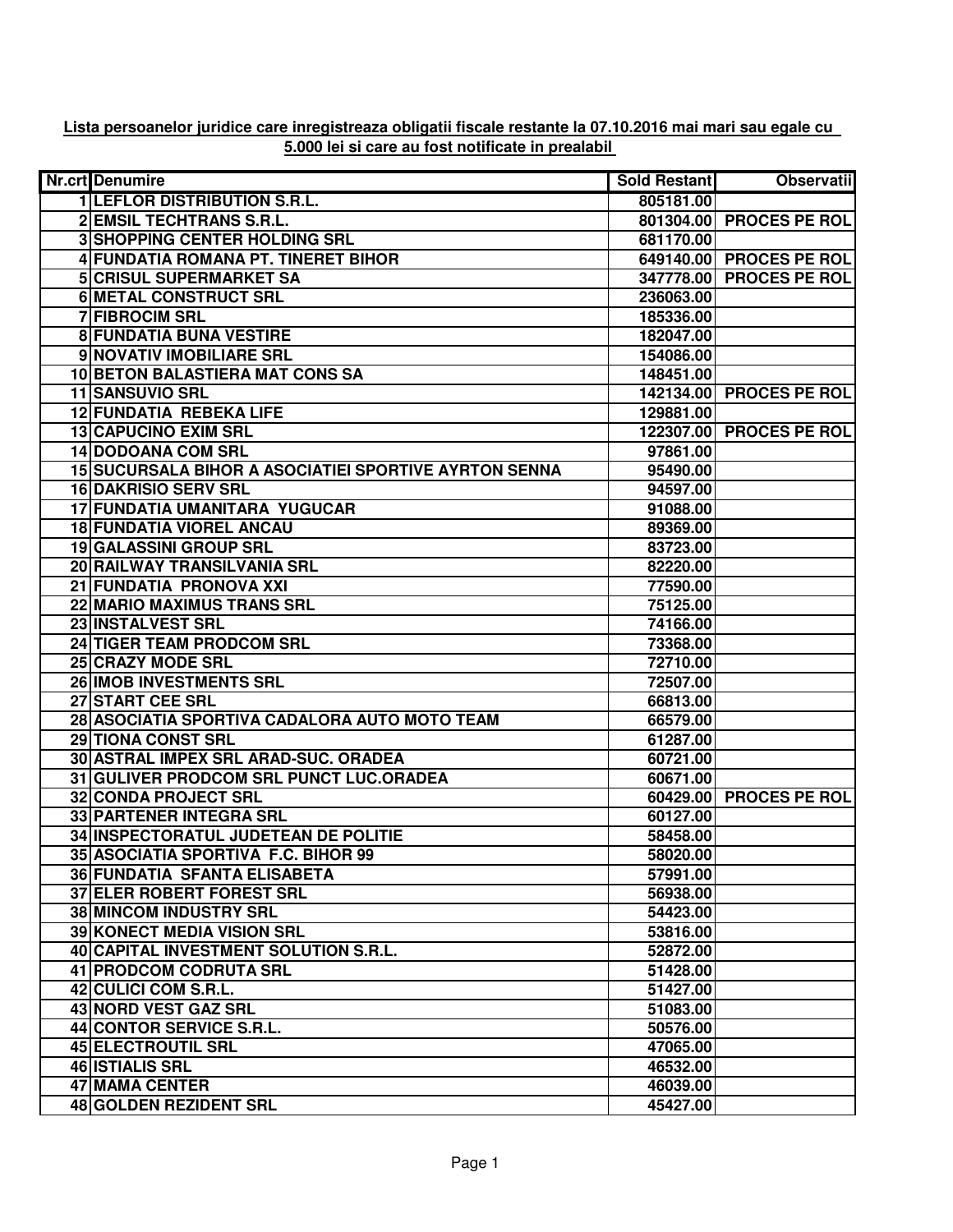| Nr.crt Denumire                                         | <b>Sold Restant</b> | <b>Observatii</b>      |
|---------------------------------------------------------|---------------------|------------------------|
| <b>49 FUNDATIA EMANUEL</b>                              | 44611.00            |                        |
| 50 AQUA KOMPLETE SRL                                    | 44567.00            |                        |
| 51 FUNDATIA ATANASIA                                    | 43921.00            |                        |
| 52 PALMS SRL                                            | 43893.00            |                        |
| 53 TECHNO MONTAJ SISTEM SRL                             | 41705.00            |                        |
| 54 FUNDATIA SFANTUL VASILE CEL MARE                     | 37933.00            |                        |
| 55 BAZALT TRANS SRL                                     | 37546.00            |                        |
| 56 ZAFERANO SRL                                         | 36571.00            |                        |
| 57 INSPECTORATUL TERITORIAL DE MUNCA AL JUDETULUI BIHOR | 35182.00            |                        |
| 58 GARZEN SERV PROD SRL                                 | 34613.00            |                        |
| 59 LICUDAM SRL                                          | 34435.00            |                        |
| 60 BASIS MANAGEMENT SOLUTION OFFICE SRL                 | 33984.00            |                        |
| 61 FUNDATIA AGRARIA                                     | 32729.00            |                        |
| 62 INSTALATII FRIGORIFICE M.R.I. S.R.L.                 | 32069.00            |                        |
| 63 METAL CASA SRL                                       | 31929.00            |                        |
| 64 COMALIM 57 LUPSEA SA                                 | 31689.00            |                        |
| 65 FUNDATIA STEAUA VIETII                               | 31521.00            |                        |
| 66 AKABE TRANSPORT SRL                                  | 31207.00            |                        |
| 67 FUNDATIA MIORITA                                     | 31118.00            |                        |
| 68 FUNDATIA MOISE                                       | 29928.00            |                        |
| 69 VAZCOM SRL                                           | 29772.00            |                        |
| 70 RESPV SRL                                            | 29652.00            |                        |
| 71 ROMAX DOORS SRL                                      | 29505.00            |                        |
| <b>72 FUNDATIA AGAPE</b>                                | 28960.00            |                        |
| <b>73 CIMREX SRL</b>                                    | 28833.00            |                        |
| 74 GELATERIA SANDRO SRL                                 | 28512.00            |                        |
| <b>75 LOGICA FOX SRL</b>                                | 27792.00            |                        |
| 76 ORFOREST SRL                                         | 26779.00            |                        |
| 77 TERASTON INVEST SRL                                  | 26430.00            | <b>PROCES PE ROL</b>   |
| 78 FUNDATIA BRAVO HELP                                  | 26386.00            |                        |
| 79 ROSNIC COM S.R.L.                                    | 26178.00            |                        |
| 80 CRISMONA SERV S.R.L.                                 | 25465.00            |                        |
| <b>81 FUNDATIA CERTO</b>                                | 25398.00            |                        |
| 82 EXPRES BUSINESS INVESTMENT SRL                       | 25297.00            |                        |
| <b>83 RONCRIS SRL</b>                                   | 24919.00            |                        |
| 84 CASA DE EDITURA SI PRESA FOGET 2006 SRL              | 24809.00            |                        |
| 85 FUNDATIA DE INTRAJUTORARE RABINUL                    | 23499.00            |                        |
| 86 EDIL GAMA                                            | 23469.00            |                        |
| 87 LAND CONSULTING EVENT SRL                            | 23083.00            |                        |
| 88 STATIUNEA DE CERCETARE - DEZVOLTARE AGRICOLA ORADE   | 22945.00            |                        |
| 89 COYOTE UGLY SRL                                      | 22890.00            |                        |
| 90 FUNDATIA ORDINUL DE MALTA                            | 22760.00            |                        |
| 91 KUZIMOB SRL                                          |                     | 22434.00 PROCES PE ROL |
| 92 FUNDATIA MARCELLO                                    | 22351.00            |                        |
| 93 PARCUL AMINTIRILOR SRL                               | 22112.00            |                        |
| 94 FARM FOREST SRL                                      | 22045.00            |                        |
| 95 MEGAMOTORS TRANS SRL                                 | 22040.00            |                        |
| 96 SAPPE MARKETING SRL                                  | 21905.00            |                        |
| 97 FUNDATIA PENTRU AJUTOARE UMANITARE LATIMERIA         | 21804.00            |                        |
| 98 ROMPUF IMPEX SRL                                     | 21795.00            |                        |
| 99 MACABEI SERV SRL                                     | 21730.00            |                        |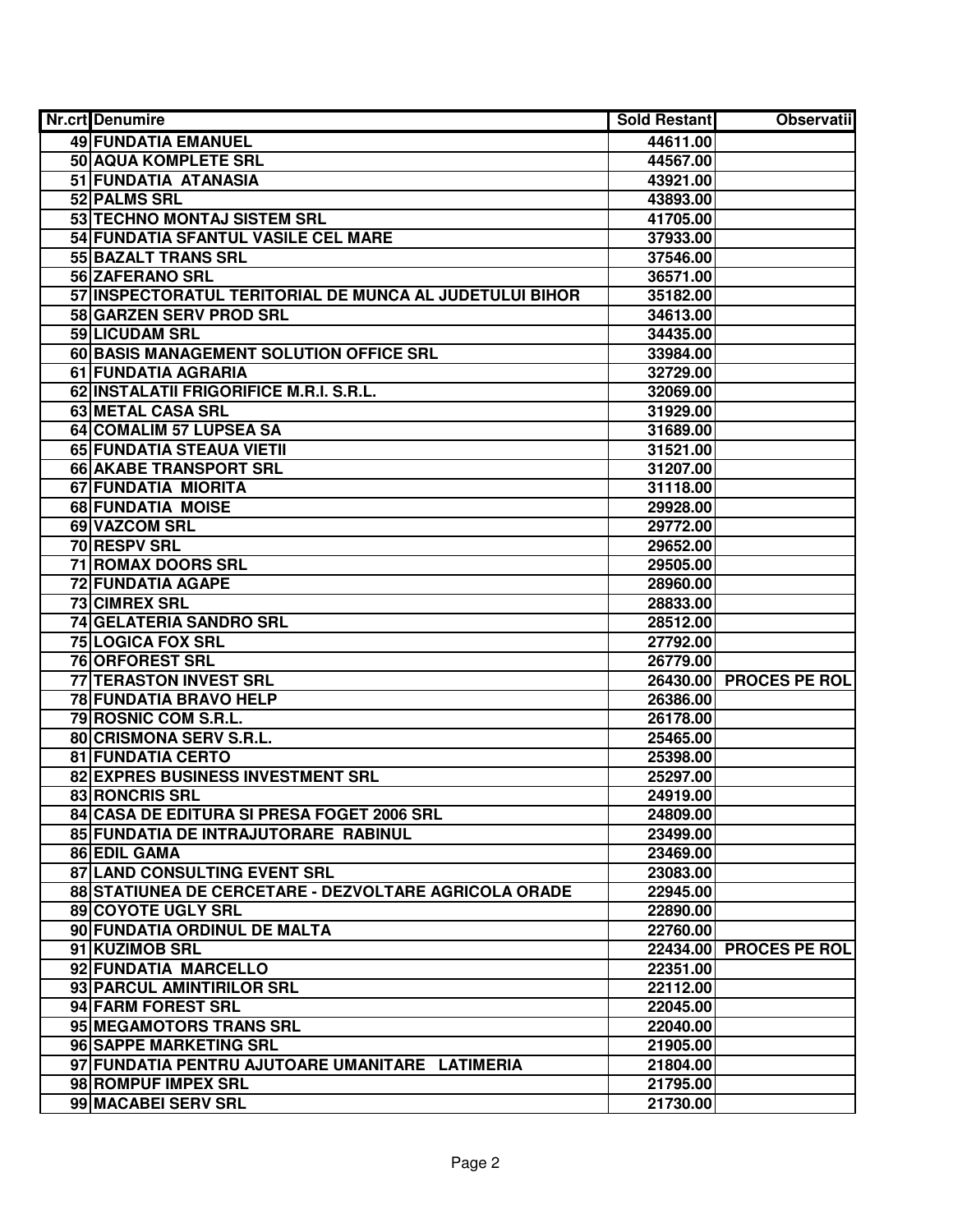| Nr.crt Denumire                          | Sold Restant | <b>Observatii</b> |
|------------------------------------------|--------------|-------------------|
| 100 GORDAN & BODEAN S.R.L.               | 21694.00     |                   |
| 101 SPERANTA - SERVICII SI COMERT SRL    | 21606.00     |                   |
| 102 ASOCIATIA AVA EMANUEL                | 21434.00     |                   |
| 103 BEE FEE CONSULTING SRL               | 21388.00     |                   |
| 104 VALMIEX COMPANY S.R.L.               | 21290.00     |                   |
| 105 MOBILAELIT STYLE DESIGN S.R.L.       | 21287.00     |                   |
| 106 INVEST SUNRISE COM S.R.L.            | 21195.00     |                   |
| <b>107 DONETII COM SRL</b>               | 20978.00     |                   |
| <b>108 SATTECH SRL</b>                   | 20580.00     |                   |
| 109 BELA INDEX TRANS S.R.L.              | 20569.00     |                   |
| 110 DANDAPHNE TRANS S.R.L.               | 20172.00     |                   |
| 111 EUROSTAR PRO INVEST SRL              | 19738.00     |                   |
| <b>112 MEZERET SRL</b>                   | 19271.00     |                   |
| <b>113 VELOCOMTEC SRL</b>                | 19236.00     |                   |
| 114 ECOLOGIC CONSTRUCT SRL               | 18961.00     |                   |
| 115 SOVECO ROMANIA SRL                   | 18907.00     |                   |
| 116 FUNDATIA PELLE                       | 18732.00     |                   |
| <b>117 PROMO PROD INVEST SRL</b>         | 18493.00     |                   |
| 118 FUNDATIA DE INTRAJUTORARE PRO - HELP | 18407.00     |                   |
| 119 FUNDATIA MARIA HILFE                 | 18216.00     |                   |
| 120 M.C.C. OIL DOWNSTREAM SRL            | 17683.00     |                   |
| <b>121 GENCO CARWASH SRL</b>             | 17444.00     |                   |
| <b>122 MATE FOREST SRL</b>               | 16698.00     |                   |
| 123 EURO LOAD INTERNATIONAL SRL          | 16646.00     |                   |
| 124 MILLSTAR PROD S.R.L.                 | 16593.00     |                   |
| <b>125 FUNDATIA UNIVERSITARIA</b>        | 16397.00     |                   |
| <b>126 FUNDATIA TARGET</b>               | 16370.00     |                   |
| 127 NEFTUN PROD IMPEX S.R.L.             | 16277.00     |                   |
| 128 PAND-COM-IMPEX SRL                   | 16162.00     |                   |
| <b>129 NYMPHEA INVEST SRL</b>            | 16118.00     |                   |
| <b>130 FUNDATIA CONEXIUNI</b>            | 16053.00     |                   |
| 131 DANDELI SERV COM SRL                 | 15988.00     |                   |
| 132 PIZZAROLA SRL                        | 15900.00     |                   |
| <b>133 FUNDATIA TIMOTEI</b>              | 15704.00     |                   |
| 134 RESTAURANT LA GALLERIA S.R.L.        | 15677.00     |                   |
| <b>135 FUNDATIA DAHL</b>                 | 15658.00     |                   |
| <b>136 FUNDATIA SFANTA MARIA</b>         | 15593.00     |                   |
| <b>137 SPIRALEXA SRL</b>                 | 15553.00     |                   |
| <b>138 GINOBRI TRANSCOM SRL</b>          | 15425.00     |                   |
| 139 DI GRANDA COM SRL                    | 15011.00     |                   |
| 140 FUNDATIA AUMAR                       | 14954.00     |                   |
| 141 PORTAN I. CALIN CAB. AVOC.           | 14950.00     |                   |
| 142 FABRIZIO SRL                         | 14932.00     |                   |
| <b>143 EDITURA AQUILA LOGISTIC SRL</b>   | 14930.00     |                   |
| <b>144 AGROMEC ORADEA SA</b>             | 14905.00     |                   |
| <b>145 TABAC TRANSILVANIA SRL</b>        | 14868.00     |                   |
| 146 CALICOR GROUP SRL                    | 14714.00     |                   |
| <b>147 FUNDATIA CULTURALA PHOENIX</b>    | 14632.00     |                   |
| <b>148 ENDODIGEST SRL</b>                | 14593.00     |                   |
| <b>149 FUNDATIA APOCALIPTUS</b>          | 14205.00     |                   |
| 150 VALSPUM SRL                          | 14140.00     |                   |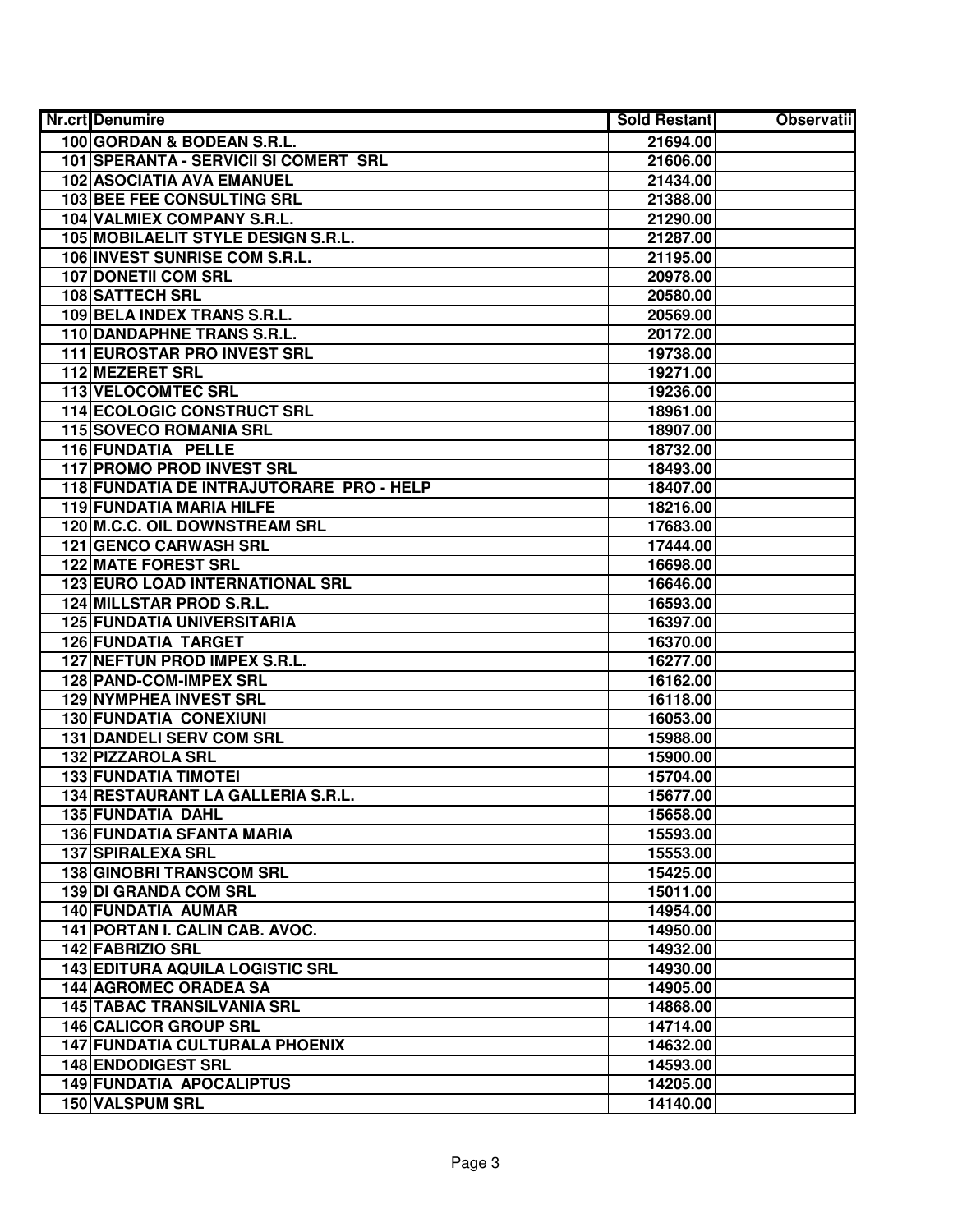| Nr.crt Denumire                        | Sold Restant | <b>Observatii</b> |
|----------------------------------------|--------------|-------------------|
| <b>151 ITALIAN TRADING S.R.L.</b>      | 13977.00     |                   |
| <b>152 SERVICE AUTO MILIAN SRL</b>     | 13955.00     |                   |
| 153 BYA & GYA SRL                      | 13640.00     |                   |
| <b>154 FELISON PROD SRL</b>            | 13498.00     |                   |
| <b>155 PROSTAR CRISTAL SRL</b>         | 13317.00     |                   |
| 156 ROXANAFLOR SRL                     | 13317.00     |                   |
| <b>157 PROFICOM SRL</b>                | 13046.00     |                   |
| <b>158 INTENSIV OIL GROUP SRL</b>      | 13023.00     |                   |
| <b>159 TOMI OIL SRL</b>                | 12699.00     |                   |
| 160 SAN - TEAM ROMANIA S.R.L.          | 12693.00     |                   |
| <b>161 ANABOND SRL</b>                 | 12667.00     |                   |
| <b>162 KUN TRUCK SRL</b>               | 12655.00     |                   |
| <b>163 WORLD ACTIV COMPANY SRL</b>     | 12635.00     |                   |
| <b>164 FUNDATIA IULIAN HUMANITAS</b>   | 12596.00     |                   |
| 165 ZIMRA S.R.L.                       | 12523.00     |                   |
| 166 FMZ DEVELOPMENT RO SRL             | 12382.00     |                   |
| 167 YASSISS WORLD SRL                  | 12290.00     |                   |
| 168 DINO & VAS SRL                     | 12182.00     |                   |
| 169 DORYCOR TOURS S.R.L.               | 12155.00     |                   |
| 170 FLONEL SERVICE S.R.L.              | 12033.00     |                   |
| <b>171 TOTAL ENERGY PV SRL</b>         | 11974.00     |                   |
| 172 MESTERUL CASEI SRL                 | 11950.00     |                   |
| 173 DOE PREST SRL                      | 11818.00     |                   |
| <b>174 SIBROM SERV SRL</b>             | 11736.00     |                   |
| 175 AKTAA COMPANY IMPEX SRL            | 11576.00     |                   |
| <b>176 ASOCIATIA DAVID CENTER</b>      | 11534.00     |                   |
| 177 PROIECT GEO 2003 SRL               | 11534.00     |                   |
| 178 AYMAN SRL                          | 11379.00     |                   |
| 179 MAKEART SRL                        | 11379.00     |                   |
| 180 MOLDOTRANS INTERNATIONAL S.R.L.    | 11264.00     |                   |
| 181 FLORICICA MAGAZIN S.R.L.           | 11181.00     |                   |
| 182 SALOMGEO THERM IMPEX S.R.L.        | 11126.00     |                   |
| 183 BIOPANIS S.R.L.                    | 10962.00     |                   |
| 184 FUNDATIA PRIETENIA ROMANO-TURCA    | 10959.00     |                   |
| <b>185 CAFE MOLLO SRL</b>              | 10912.00     |                   |
| <b>186 UNIAS EXPERT SRL</b>            | 10865.00     |                   |
| <b>187 PADEN CONSTRUCT SRL</b>         | 10856.00     |                   |
| <b>188 PLASTIKAROM SRL</b>             | 10843.00     |                   |
| <b>189 EUROGERARDO SRL</b>             | 10732.00     |                   |
| <b>190 LODIANA INVEST SRL</b>          | 10560.00     |                   |
| 191 TECHNO BUILD SRL                   | 10355.00     |                   |
| 192 VEST TRUCKRO SRL                   | 10190.00     |                   |
| <b>193 FUNDATIA LIBERIS BIHOR</b>      | 10098.00     |                   |
| <b>194 ARTYSTIL HOME SRL</b>           | 10041.00     |                   |
| <b>195 FUNDATIA SPERANTA VESNICA</b>   | 10030.00     |                   |
| <b>196 DORIRINA CONT SRL</b>           | 9999.00      |                   |
| 197 FUNDATIA STUDENTILOR ECOLOGI SILVA | 9979.00      |                   |
| <b>198 ASOCIATIA EL SADAI</b>          | 9933.00      |                   |
| 199 MUREDIA S.R.L.                     | 9824.00      |                   |
| 200 GEO & LENY TRANS SRL               | 9599.00      |                   |
| 201 LAGALION SRL                       | 9599.00      |                   |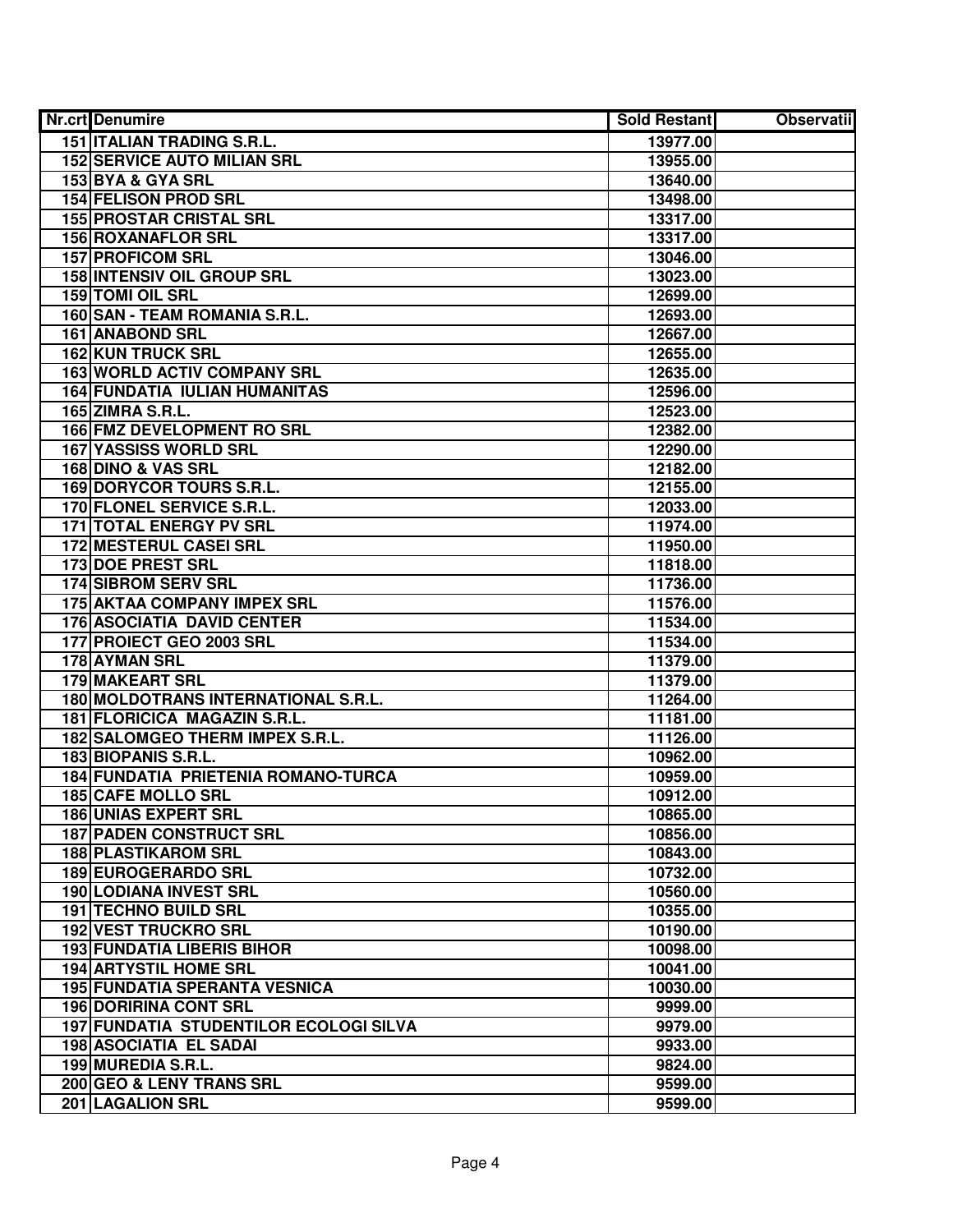| Nr.crt Denumire                                     | Sold Restant | <b>Observatii</b> |
|-----------------------------------------------------|--------------|-------------------|
| 202 ASOCIATIA CULTURALA CANTATA MELODICA - SUCURSAL | 9557.00      |                   |
| 203 RUNNER COM S.R.L.                               | 9411.00      |                   |
| 204 IARA VET COM SRL                                | 9337.92      |                   |
| 205 CAPITOLIUM TOURS SRL                            | 9337.00      |                   |
| 206 IDANITA COM S.R.L.                              | 9325.00      |                   |
| 207 FUNDATIA SFANTUL GHEORGHE BIRUITORUL            | 9243.00      |                   |
| 208 FRATELLI PINTO SRL                              | 9241.00      |                   |
| 209 MOBEXPRES SRL                                   | 9201.00      |                   |
| 210 FUNDATIA UMANITARA MEDUZA                       | 9014.00      |                   |
| 211 REPUBLIC CAFE SRL                               | 8982.00      |                   |
| 212 PANTOS TOURS SRL                                | 8917.00      |                   |
| 213 DIESEL IMPEX SRL                                | 8853.00      |                   |
| <b>214 HALINOTRANS SRL</b>                          | 8815.00      |                   |
| 215 FUNDATIA DE INTRAJUTORARE CARPATICA             | 8780.00      |                   |
| 216 COMPPIL S.A.                                    | 8770.00      |                   |
| 217 BISERICA CRESTINA BAPTISTA EPISCOPIA BIHOR      | 8633.00      |                   |
| 218 FASTLINK SRL                                    | 8585.00      |                   |
| 219 KERMAG IMPORT EXPORT SRL                        | 8570.00      |                   |
| 220 GALERIA RISTORANTE DEL TEATRO SRL               | 8530.00      |                   |
| 221 COMALIM 103 VANA SRL                            | 8519.00      |                   |
| 222 BIEFE CASA SRL                                  | 8474.00      |                   |
| 223 COMPANIA DE SERVICII FINANCIARE MODRU SRL       | 8361.00      |                   |
| 224 FUNDATIA RALUCA                                 | 8320.00      |                   |
| 225 FUNDATIA TEODORA CARITY                         | 8315.00      |                   |
| 226 ASOCIATIA CENTRUL DE STUDII CRESTINE            | 8200.00      |                   |
| 227 CONFREP S.R.L.                                  | 8161.00      |                   |
| 228 HEMACHI SRL                                     | 8052.00      |                   |
| 229 ALCAHIM SRL                                     | 8038.00      |                   |
| 230 KISS CAFFE SRL                                  | 8038.00      |                   |
| 231 LORIAN TRADE S.R.L.                             | 8038.00      |                   |
| 232 FORESTSOFT SRL                                  | 8032.00      |                   |
| 233 LUSEL PROD SRL                                  | 7994.00      |                   |
| 234 MIFLO STYLE SRL                                 | 7952.00      |                   |
| <b>235 CORASON SRL</b>                              | 7858.00      |                   |
| 236 VILIAM IMPEX SRL                                | 7848.00      |                   |
| <b>237 CASA AMBIENT SRL</b>                         | 7792.00      |                   |
| 238 ASOCIATIA CARITATIVA ROMANO-ENGLEZA MEDICAID    | 7675.00      |                   |
| 239 FUNDATIA LUKANCA                                | 7646.00      |                   |
| 240 MEDAVID SRL                                     | 7636.00      |                   |
| 241 BIATOD SRL                                      | 7581.00      |                   |
| 242 EGBERT AGRISERVICES SRL                         | 7554.00      |                   |
| 243 ANCILIA SRL                                     | 7432.00      |                   |
| 244 ADJARA COM SRL                                  | 7374.00      |                   |
| 245 FAGIANCA SRL                                    | 7296.00      |                   |
| 246 LUC-TAV PRODCOMSERV S.R.L.                      | 7256.00      |                   |
| 247 TAR & TAR BROKER DE ASIGURARE S.R.L.            | 7237.00      |                   |
| 248 LOGONOVO SRL                                    | 7224.00      |                   |
| 249 FRETUS SRL                                      | 7222.00      |                   |
| 250 CASIMO CLUB SRL                                 | 7211.00      |                   |
| <b>251 DANIS CONFEXIM SRL</b>                       | 7171.00      |                   |
| 252 FGM SOLAR SRL                                   | 7135.00      |                   |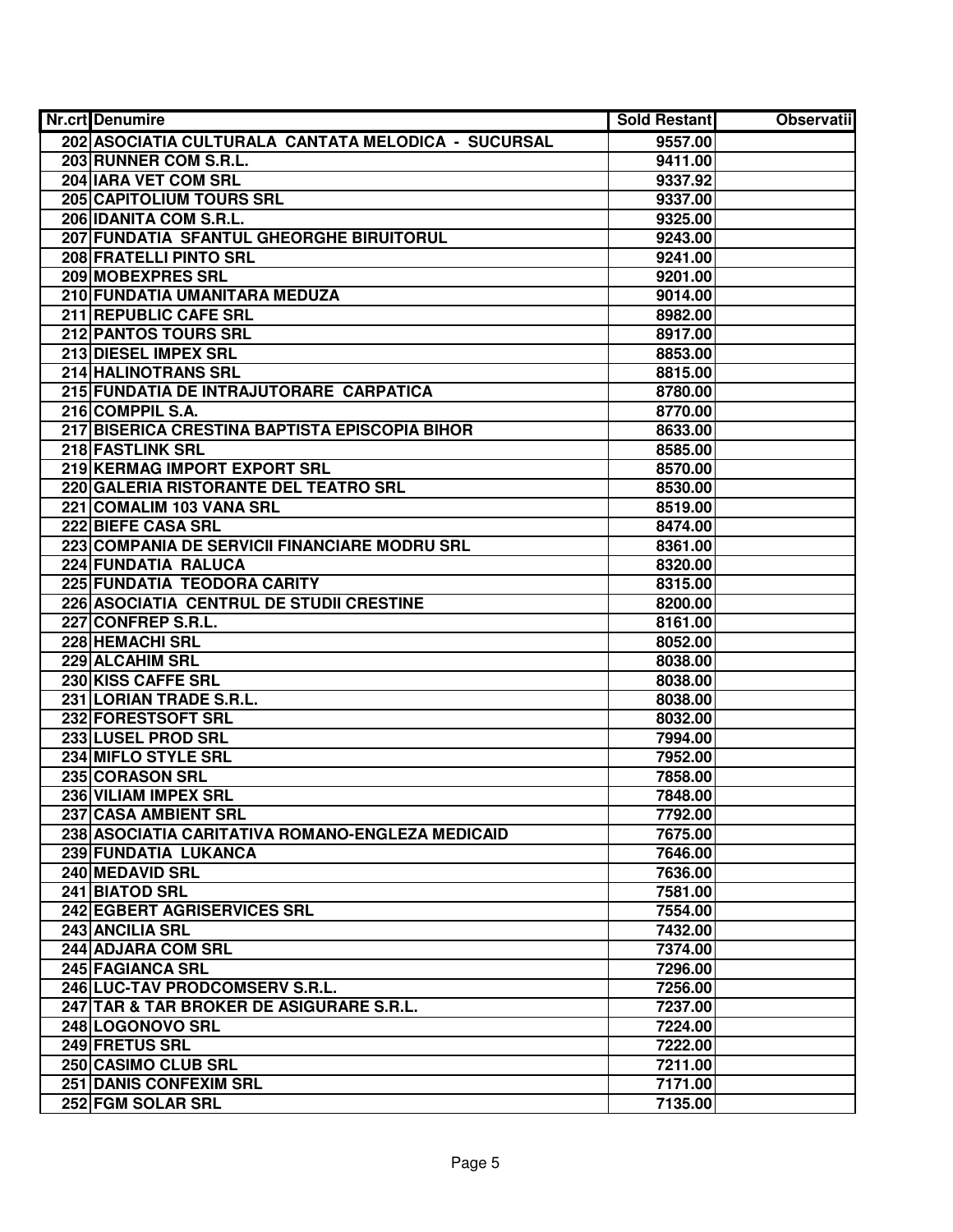| <b>Nr.crt</b> Denumire                                 | Sold Restant | <b>Observatii</b> |
|--------------------------------------------------------|--------------|-------------------|
| 253 FLORINEL PROD                                      | 7086.00      |                   |
| <b>254 UNITED EVASION SRL</b>                          | 7025.00      |                   |
| 255 SEBANA S.R.L.                                      | 6890.00      |                   |
| 256 BENY M SERVCOM S.R.L.                              | 6859.00      |                   |
| 257 P.A.V. SRL                                         | 6844.00      |                   |
| 258 EXTRAPAN S.R.L.                                    | 6825.00      |                   |
| 259 PEDRINO SRL                                        | 6818.00      |                   |
| 260 INTERROSI SRL                                      | 6746.00      |                   |
| <b>261 MASTER QUALITY SRL</b>                          | 6684.00      |                   |
| <b>262 REPADY EXPRES SRL</b>                           | 6672.00      |                   |
| 263 MONTANA PLAY S.R.L.                                | 6658.00      |                   |
| 264 GABI & LACI SRL                                    | 6558.00      |                   |
| 265 FUNDATIA ARIANNA                                   | 6522.00      |                   |
| 266 TOPSPORT DEMIAN SRL                                | 6517.00      |                   |
| 267 BELVERDE SRL                                       | 6513.00      |                   |
| 268 INTERTRANS ADRIAN SRL                              | 6513.00      |                   |
| 269 PUPA COM S.R.L.                                    | 6482.00      |                   |
| 270 FUNDATIA DE INTRAJUTORARE FLORIANOR                | 6449.00      |                   |
| 271 ACONTES SRL                                        | 6427.00      |                   |
| 272 DULCE PUGLIA SRL                                   | 6422.00      |                   |
| 273 SUPER CONFORT SRL                                  | 6373.00      |                   |
| 274 CARIMP CONSTRUCT SRL                               | 6372.00      |                   |
| 275 BOGDINEL SRL                                       | 6365.00      |                   |
| 276 BISMAN S.R.L.                                      | 6352.00      |                   |
| 277 FUNDATIA OMENIA SOCIALA ARTA DE A FI OM FILIALA    | 6347.00      |                   |
| 278 CLEMENT NAPOLEON SRL                               | 6283.00      |                   |
| 279 DARMYRA CONF SRL                                   | 6268.00      |                   |
| 280 CURIERAT RAPID ROMSA SRL                           | 6262.00      |                   |
| 281 CAFE AFRIKA SRL                                    | 6229.00      |                   |
| 282 LOC VECHI SRL                                      | 6229.00      |                   |
| 283 SANDY PREST SRL                                    | 6229.00      |                   |
| 284 BIG INFO SRL                                       | 6175.00      |                   |
| 285 AMBIENT SYSTEMS SRL                                | 6101.00      |                   |
| 286 REDIS TRANS SRL                                    | 6093.00      |                   |
| 287 SINDICATUL SOFERILOR BIHOR DIN S.C. TAXI-BIHOR ORA | 6086.00      |                   |
| 288 GEORGIENII TRANS SRL                               | 6028.00      |                   |
| 289 CHIDO SRL                                          | 6004.00      |                   |
| 290 VALTAUR TRANS SRL                                  | 5975.00      |                   |
| 291 DECARGO SRL                                        | 5922.00      |                   |
| 292 MOTORSMITH SRL                                     | 5912.00      |                   |
| 293 HIDROSIM SRL                                       | 5901.00      |                   |
| 294 HERIS COM. SRL                                     | 5883.00      |                   |
| 295 TOTAL CONTROL&INVEST SRL                           | 5882.00      |                   |
| 296 MULTIPROIECT CONSULT SRL                           | 5871.00      |                   |
| 297 KRISTAL MEDIA SRL                                  | 5870.00      |                   |
| 298 TODIANA SRL                                        | 5870.00      |                   |
| 299 SIRACUSA SRL                                       | 5864.00      |                   |
| 300 NELSIMONA S.R.L.                                   | 5816.00      |                   |
| 301 NEL&VICHI SRL                                      | 5798.00      |                   |
| 302 TRANSILVANIA GEN. IMP.-EXP. SRL                    | 5769.00      |                   |
| 303 ZEAN COM SRL                                       | 5706.00      |                   |